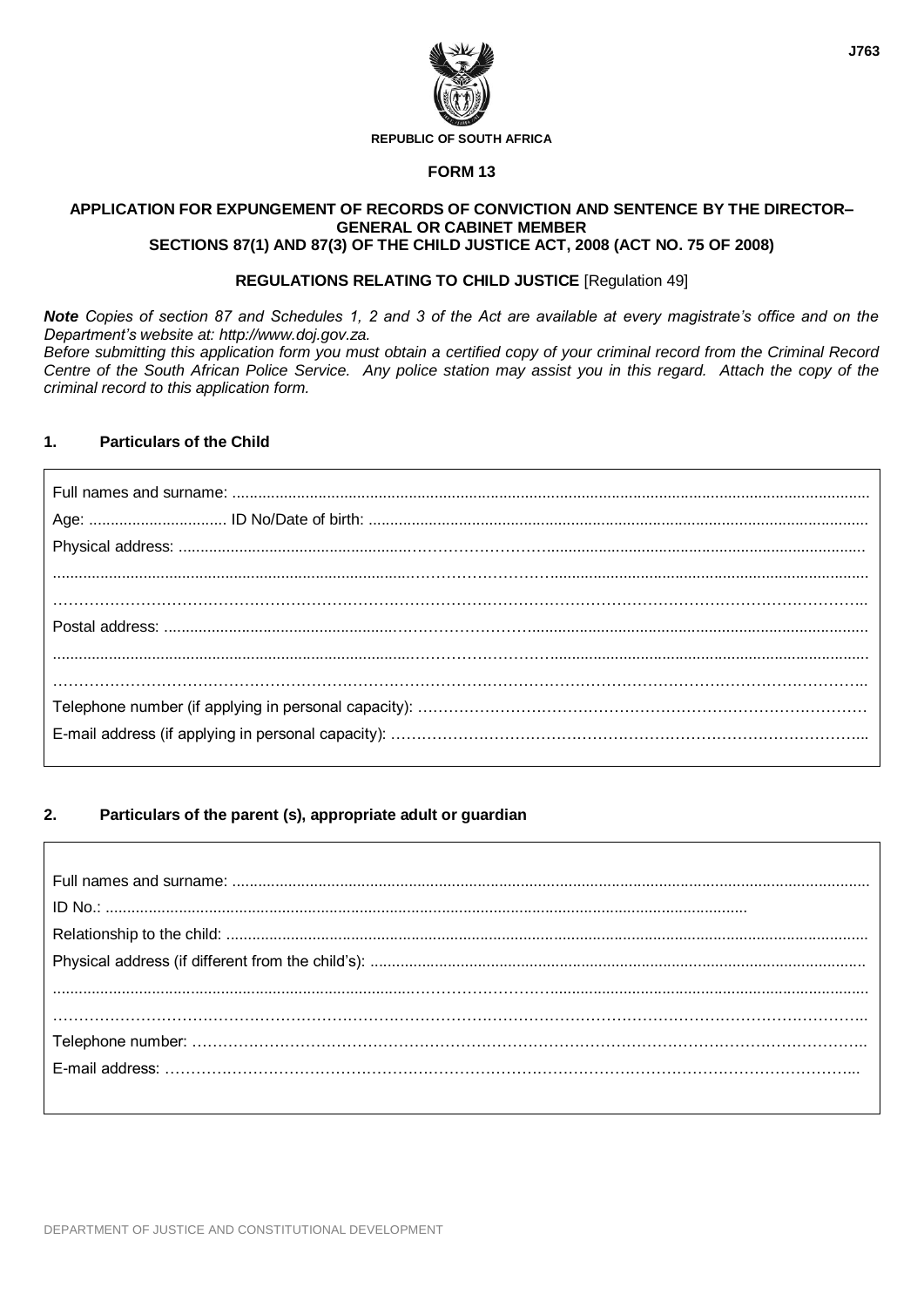## **3. Particulars of Conviction and Sentence**

# **4**. **Expungement by the Director-General in terms of section 87(1)**

*This application can only be made-*

*(a) in respect of offences referred to in Schedules 1 and 2 of the Child Justice Act, 2008;*

- *(b) if a period of 5 years has elapsed after a conviction of a Schedule 1 Offence;*
- *(c) if a period of 10 years has elapsed after a conviction of a Schedule 2 Offence; and*
- *(d) if the child has not been convicted of a similar or more serious offence during the period of 5 or 10 years.*

| A period of 10 years has elapsed after the date of conviction of a Schedule 2 offence<br>Have you been convicted of an offence during the period mentioned above?<br>Yes<br>No<br>If yes, provide details of all the offences which you were convicted of during the 5 or 10 year period and also indicate<br>why the offence is not similar or more serious than the offence indicated in paragraph 3 above: |
|---------------------------------------------------------------------------------------------------------------------------------------------------------------------------------------------------------------------------------------------------------------------------------------------------------------------------------------------------------------------------------------------------------------|
|                                                                                                                                                                                                                                                                                                                                                                                                               |
|                                                                                                                                                                                                                                                                                                                                                                                                               |
|                                                                                                                                                                                                                                                                                                                                                                                                               |
|                                                                                                                                                                                                                                                                                                                                                                                                               |
|                                                                                                                                                                                                                                                                                                                                                                                                               |
|                                                                                                                                                                                                                                                                                                                                                                                                               |
|                                                                                                                                                                                                                                                                                                                                                                                                               |
|                                                                                                                                                                                                                                                                                                                                                                                                               |
|                                                                                                                                                                                                                                                                                                                                                                                                               |
|                                                                                                                                                                                                                                                                                                                                                                                                               |
|                                                                                                                                                                                                                                                                                                                                                                                                               |
|                                                                                                                                                                                                                                                                                                                                                                                                               |
|                                                                                                                                                                                                                                                                                                                                                                                                               |
|                                                                                                                                                                                                                                                                                                                                                                                                               |
|                                                                                                                                                                                                                                                                                                                                                                                                               |
|                                                                                                                                                                                                                                                                                                                                                                                                               |
|                                                                                                                                                                                                                                                                                                                                                                                                               |
|                                                                                                                                                                                                                                                                                                                                                                                                               |

I request that a certificate of expungement be issued directing the Criminal Record Centre to expunge the records of my conviction and sentence in terms of section 87(1) of the Child Justice Act, 2008.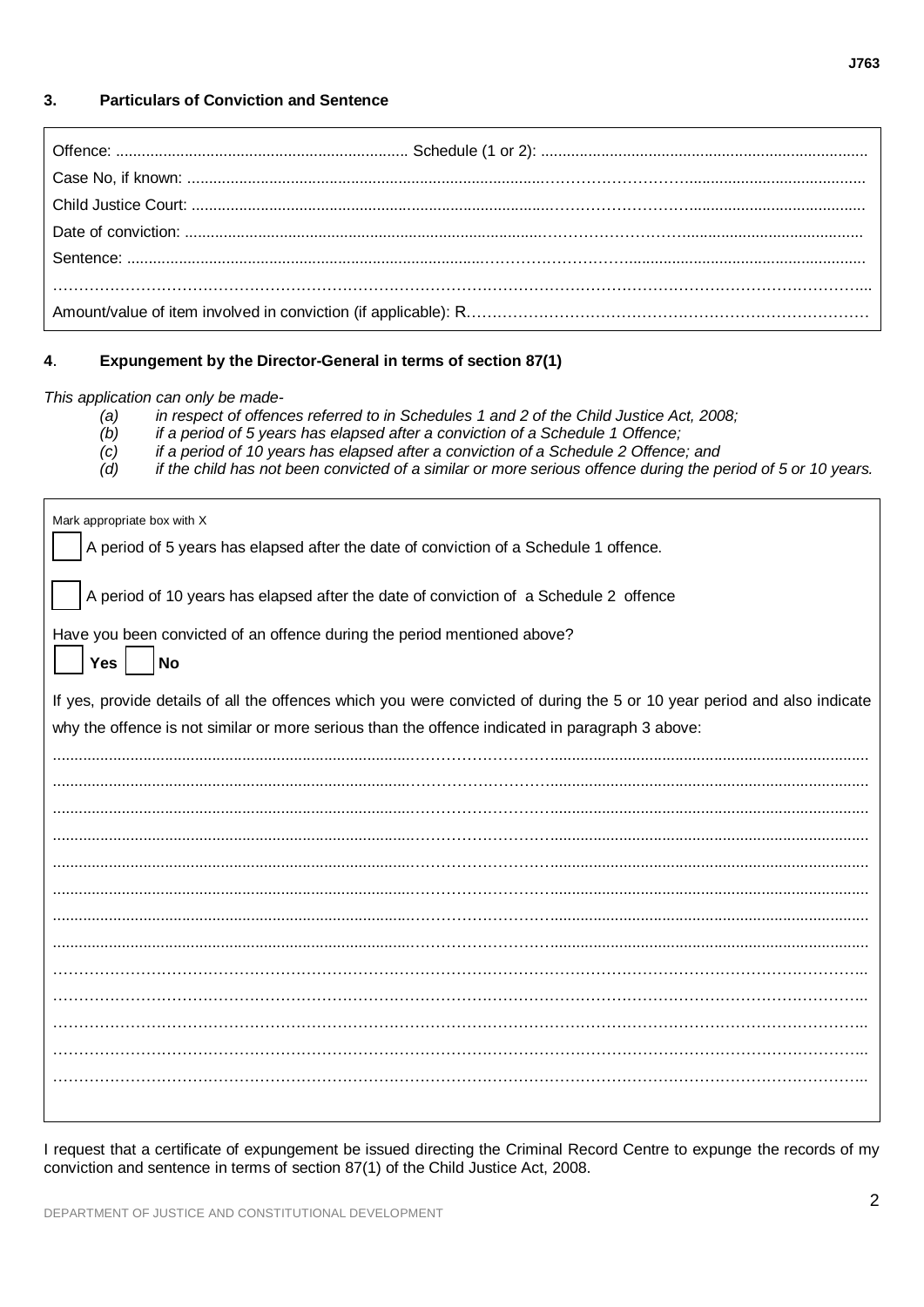#### 5. Expungement by Cabinet member in terms of section 87(3)

This application can only be made-

- $(a)$ <br> $(b)$ for offences referred to in Schedules 1 and 2 of the Child Justice Act, 2008;
- in the case where the period of 5 years in respect of a Schedule 1 offence or the period of 10 years in respect of a Schedule 2 offence has not elapsed but where exceptional circumstances exist justifying expungement; and
- if the child has not been convicted of a similar or more serious offence during the period of 5 or 10 years.  $(c)$

| Mark appropriate box with X                                                                                                                                                                            |  |  |
|--------------------------------------------------------------------------------------------------------------------------------------------------------------------------------------------------------|--|--|
| A period of 5 years has not elapsed after the date of conviction of a Schedule 1 offence.                                                                                                              |  |  |
| A period of 10 years has not elapsed after the date of conviction of a Schedule 2 offence.                                                                                                             |  |  |
| Notwithstanding the fact that the period of 5 years for a Schedule 1 offence or a period of 10 years for a Schedule 2<br>has not elapsed, the following exceptional circumstances justify expungement: |  |  |
|                                                                                                                                                                                                        |  |  |
|                                                                                                                                                                                                        |  |  |
|                                                                                                                                                                                                        |  |  |
|                                                                                                                                                                                                        |  |  |
|                                                                                                                                                                                                        |  |  |
|                                                                                                                                                                                                        |  |  |
|                                                                                                                                                                                                        |  |  |
|                                                                                                                                                                                                        |  |  |
|                                                                                                                                                                                                        |  |  |
|                                                                                                                                                                                                        |  |  |
|                                                                                                                                                                                                        |  |  |
|                                                                                                                                                                                                        |  |  |
|                                                                                                                                                                                                        |  |  |
|                                                                                                                                                                                                        |  |  |
|                                                                                                                                                                                                        |  |  |
|                                                                                                                                                                                                        |  |  |
|                                                                                                                                                                                                        |  |  |
|                                                                                                                                                                                                        |  |  |
|                                                                                                                                                                                                        |  |  |
|                                                                                                                                                                                                        |  |  |
|                                                                                                                                                                                                        |  |  |
|                                                                                                                                                                                                        |  |  |
|                                                                                                                                                                                                        |  |  |
| (Attach supporting documents, if any)                                                                                                                                                                  |  |  |
|                                                                                                                                                                                                        |  |  |